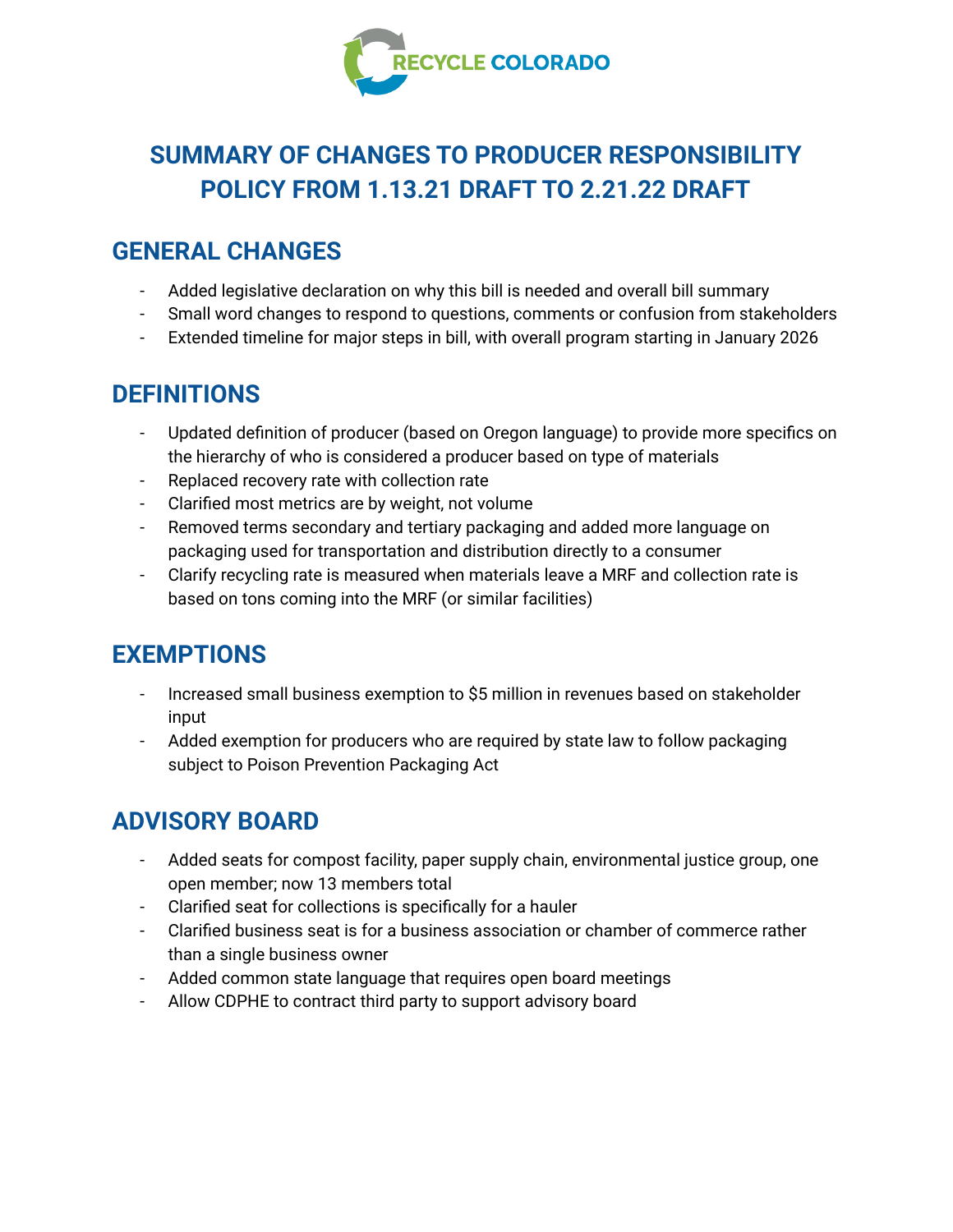

#### **PRO**

- PRO board to include diverse membership from different material types, small businesses, and non-voting seats from trade associations

### **NEEDS ASSESSMENT**

- Removed specific recycling rates in favor of three future scenarios
- Added language to specifically address needs of rural areas and align with four geographic regions in the state (based on state solid waste plan)
- Clarified language around refill/reuse targets
- Clarified how goals will be adopted based on the findings of the needs assessment
- Added language allowing for additional materials to be collected in different geographic areas in addition to minimum recyclables list

## **PROGRAM PLAN**

- Added language for PRO to track compliance among producers and report non-compliance
- Give producers option to purchase recycled materials from MRFs
- Provided option for newspaper publishers to use in-kind advertising in lieu of PRO dues
- Added ability for sub-group of producers to self-select to charge additional fee on specific packaging and use funding to improve recycling for that packaging
- Added language to track contamination at organics processing facilities
- Require PRO to have a closure plan in case of failure

## **REIMBURSEMENT FOR SERVICE PROVIDERS**

Clarified the PRO would contract to provide services, not provide them directly

#### **EDUCATION AND OUTREACH**

- Clarify that the education program is designed to increase diversion and to help reduce contamination at recycling facilities and organics processing facilities
- Added language for PRO to build upon existing education and outreach materials and service providers, consult with the advisory board and existing service providers on education materials, and allow contracting with existing entities to develop or implement outreach efforts
- Clarified this policy does not preclude other entities from doing outreach